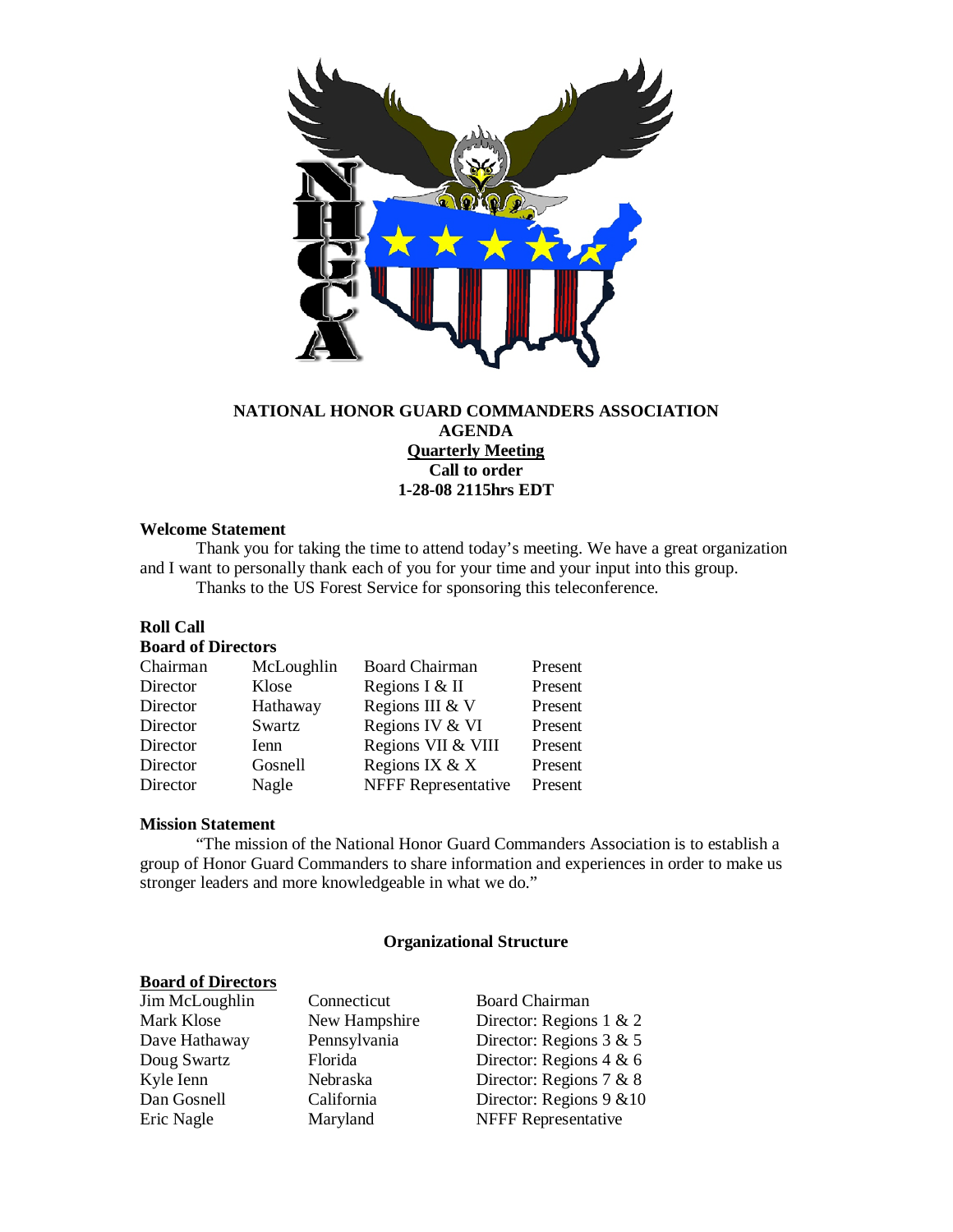# **Regional Directors**

| Region I         | Earl Lincoln      |            | New Hampshire |
|------------------|-------------------|------------|---------------|
| Region II        | Hal Grout         |            | Connecticut   |
| Region III       | Ron Quesenberry   |            | Virginia      |
| <b>Region IV</b> | David Bradley     |            | Georgia       |
| Region V         | Tim Wren          |            | Michigan      |
| Region VI        | Levi Clements     |            | Texas         |
| Region VII       | Mark Bonser       | <b>TBC</b> | Nebraska      |
| Region VIII      | TBD               |            |               |
| Region IX        | Cordova           | <b>TBC</b> |               |
| Region X         | <b>Brad Paris</b> | <b>TBC</b> | Oregon        |



### **Membership**

The best way to disseminate information to the membership is via email and web postings. The membership is currently 690 registered units.

Board Chairman – assigns the Board of Directors

Board of Directors – Identify Regional Directors

Regional Directors – Identify state team leaders (possibly coordinate with the DOJ initiative)

State Team Leaders – Responsible for disseminating information to respective Honor Guard Units within their State.

Dave Hathaway setting up emails by region via the web site. The prospect of utilizing this at the State level will be looked into so that every level of the organization may potentially benefit from the database.

### **Meeting Schedule**

| January | <b>Board of Directors</b> |
|---------|---------------------------|
| April   | <b>Regional Directors</b> |
| July    | <b>Board of Directors</b> |
| October | <b>Annual Meeting</b>     |

It was discussed and decided to post the minutes on the web site.

**Funeral Response Levels** – Doug Swartz and Dave Hathaway fine tuned the headings and descriptions of LODD, non-LODD and other (retiree, civilian employee), and are now posted to the web site. New format needs to be in pdf for posting.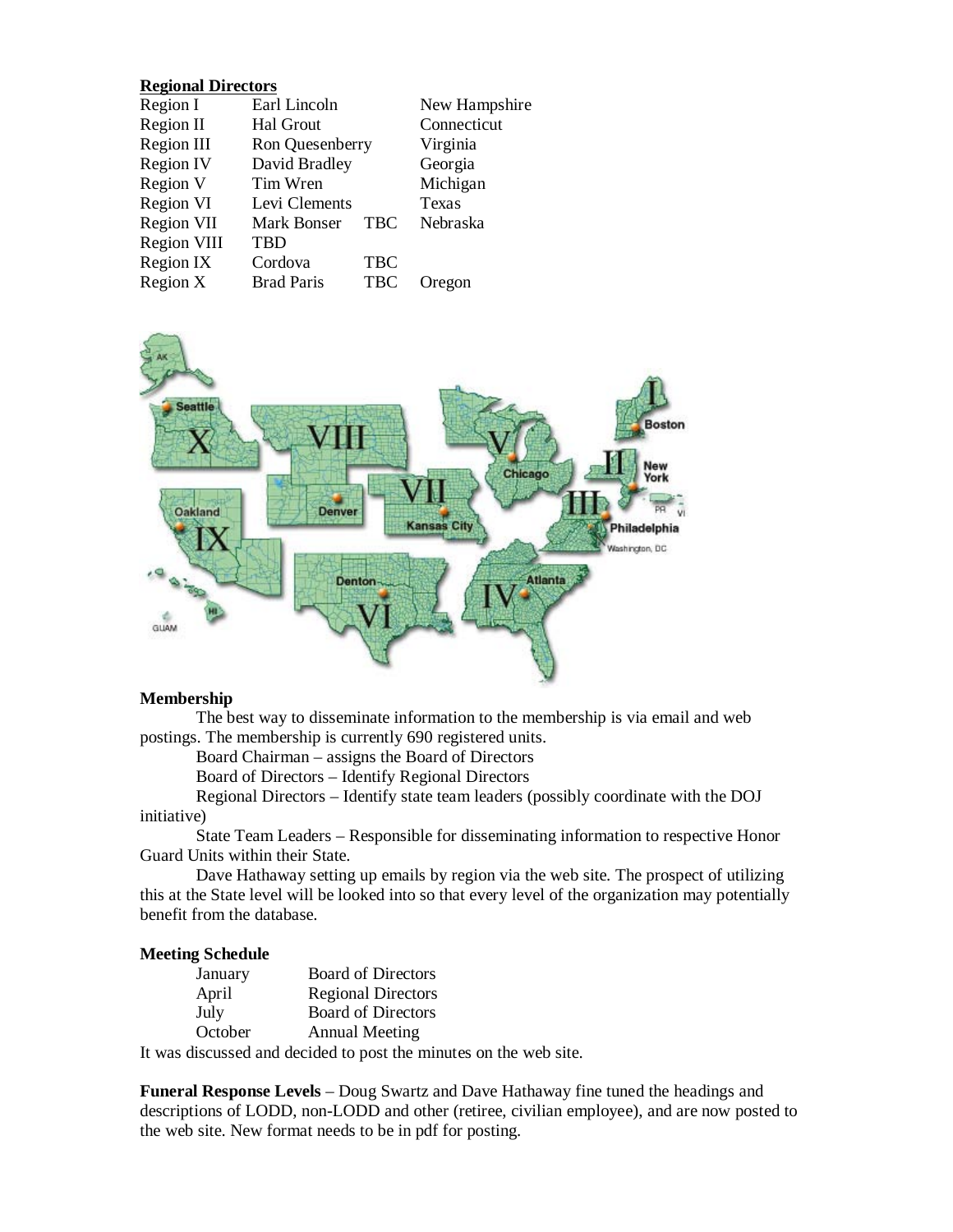### **Education / Training –** *(all links confirmed 1-26-08)*

NFFF – Taking Care of our Own *Click on link for list of upcoming offerings* <http://www.firehero.org/index1.aspx?BD=7655>16 Offerings in 2008. 2009 requests to Bev Walter – schedule fills quickly.

National Honor Guard Academy *Click on link for list of upcoming offerings* [http://www.nationalhonorguardacademy.com](http://www.nationalhonorguardacademy.com/)

Goshen, Indiana Police *Click on link for additional information* <http://www.honorguardtraining.com/>

Courage to be Safe Training *Click on link for list of upcoming offerings* <http://www.everyonegoeshome.com/events/>

# **National Memorial Services** – State memorials listed on web site

# NFFF

- Dave Hathaway will serve as Memorial Weekend Commander this year
- Earl Lincoln was nominated as Deputy Honor Guard Commander and Dave Bradley as an alternate.
- Selection criteria was decided upon for the D/C position to include: willingness to make a 4 year commitment, leadership experience, experience at large scale events such as LODD's, willingness to travel to the east coast to attend the planning meetings, does the individual embody the spirit of the weekend (focus on the family), additional skills/experience that might enhance the memorial weekend, also rotation based on particular discipline, career, wildland, volunteer, east coast, west coast, etc…. Written confirmation to Chief Siarnicki to be made.
- Approach the NFFF regarding the nomination of additional positions for the success of the weekend will be brought up to the foundation.
- Input from *Dan Gosnell* on the use of the ICS forms for the weekend. They were useful and he can provide the info used last year as a guide. (ICS-204 forms)
- Beef up registration for an all out Presidential visit, then scale back if necessary
- Keep registration folks past noon on Saturday
- Keep the production and escort liaison positions
- Develop an Orientation for  $1<sup>st</sup>$  time Honor Guard units include basic movements and instruction ie salutes, also button up battalion commanders
- Nagle is the Foundation Honor Guard Liaison perhaps reassigning a communications position to Petry would avoid future confusion.
- Overhead team to set up the HG team
- Critique comments to Swartz asap for critique meeting
- Establish a Memorial Guard Saturday from 11- 5

# IAFF

•

# EMS

- Held in Roanoke, VA May 31, 2008 7pm
- CFFF
	- Ottawa, Ontario Canada September 14, 2008 Parliament Hill 11am

### **Web Page**

*Dave Hathaway* continues to do a tremendous job at developing and maintaining this web site and associated pages connected to the main page. Dave is requesting pictures emailed to him to be posted on web site. [ffhathaway@msn.com](mailto:ffhathaway@msn.com)

The development of a **BLOG** and/or a bulletin board type communication set up via the web site is being looked at to encourage the membership to begin the process of sharing and networking ideas.